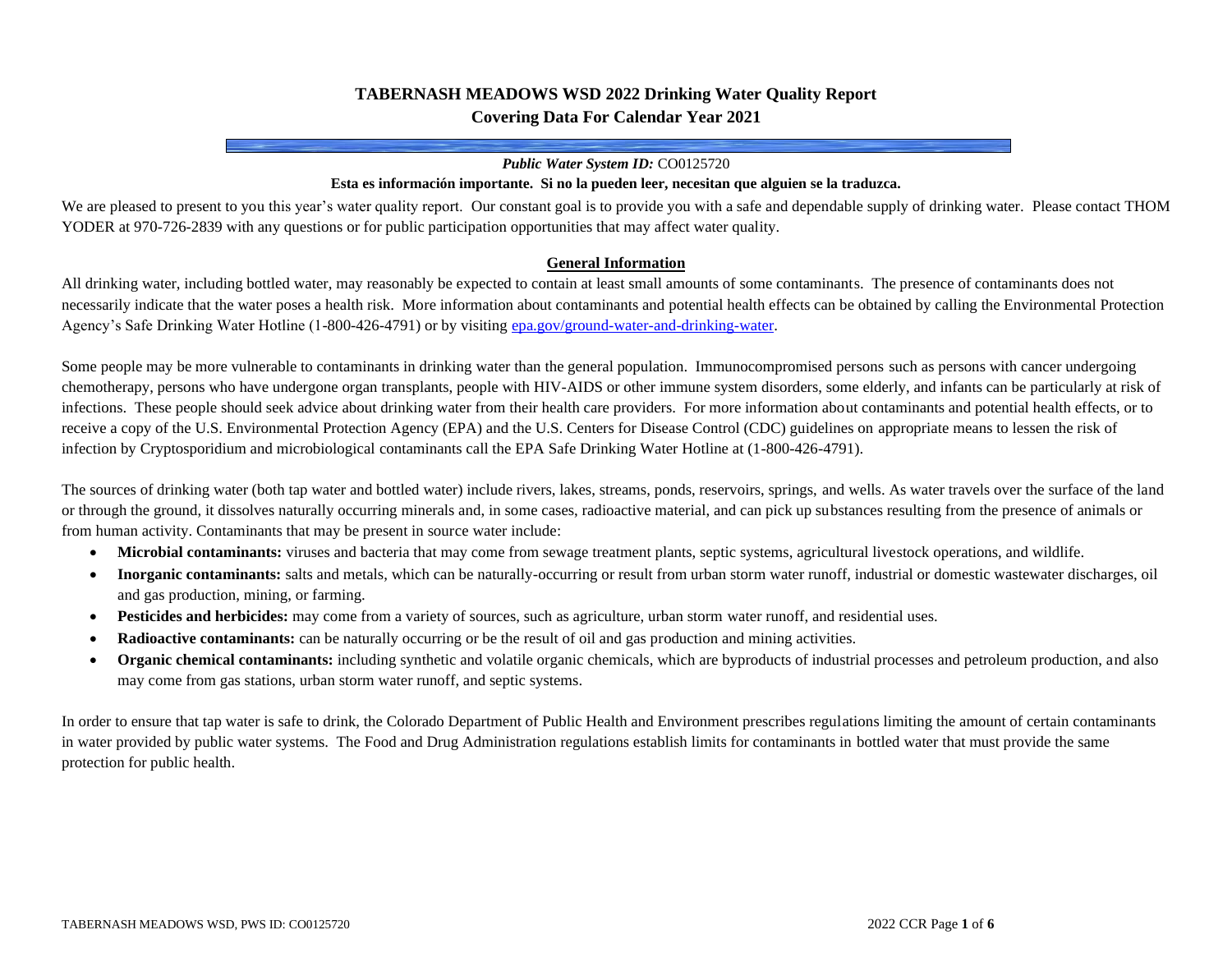### **Lead in Drinking Water**

If present, elevated levels of lead can cause serious health problems (especially for pregnant women and young children). It is possible that lead levels at your home may be higher than other homes in the community as a result of materials used in your home's plumbing. If you are concerned about lead in your water, you may wish to have your water tested. When your water has been sitting for several hours, you can minimize the potential for lead exposure by flushing your tap for 30 seconds to 2 minutes before using water for drinking or cooking. Additional information on lead in drinking water, testing methods, and steps you can take to minimize exposure is available from the Safe Drinking Water Hotline (1-800-426-4791) or a[t epa.gov/safewater/lead.](http://www.epa.gov/safewater/lead)

#### **Source Water Assessment and Protection (SWAP)**

The Colorado Department of Public Health and Environment may have provided us with a Source Water Assessment Report for our water supply. For general information or to obtain a copy of the report please visit wordcompliance.com/ccr. The report is located under "Guidance: Source Water Assessment Reports". Search the table using 125720, TABERNASH MEADOWS WSD, or by contacting THOM YODER at 970-726-2839. The Source Water Assessment Report provides a screening-level evaluation of potential contamination that *could* occur. It *does not* mean that the contamination *has or will* occur. We can use this information to evaluate the need to improve our current water treatment capabilities and prepare for future contamination threats. This can help us ensure that quality finished water is delivered to your homes. In addition, the source water assessment results provide a starting point for developing a source water protection plan. Potential sources of contamination in our source water area are listed on the next page.

Please contact us to learn more about what you can do to help protect your drinking water sources, any questions about the Drinking Water Quality Report, to learn more about our system, or to attend scheduled public meetings. We want you, our valued customers, to be informed about the services we provide and the quality water we deliver to you every day.

## **Our Water Sources**

| <b>Sources (Water Type - Source Type)</b> | <b>Potential Source(s) of Contamination</b>                             |
|-------------------------------------------|-------------------------------------------------------------------------|
| WELL NO 3 (Groundwater-Well)              |                                                                         |
| WELL NO 1 (Groundwater-Well)              | There is no SWAP report, please contact THOM YODER at 970-726-2839 with |
| WELL NO 2 (Groundwater-Well)              | questions regarding potential sources of contamination.                 |
|                                           |                                                                         |

## **Terms and Abbreviations**

- **Maximum Contaminant Level (MCL)** − The highest level of a contaminant allowed in drinking water.
- **Treatment Technique (TT)** − A required process intended to reduce the level of a contaminant in drinking water.
- **Health-Based** − A violation of either a MCL or TT.
- **Non-Health-Based** − A violation that is not a MCL or TT.
- **Action Level (AL)** − The concentration of a contaminant which, if exceeded, triggers treatment and other regulatory requirements.
- Maximum Residual Disinfectant Level (MRDL) The highest level of a disinfectant allowed in drinking water. There is convincing evidence that addition of a disinfectant is necessary for control of microbial contaminants.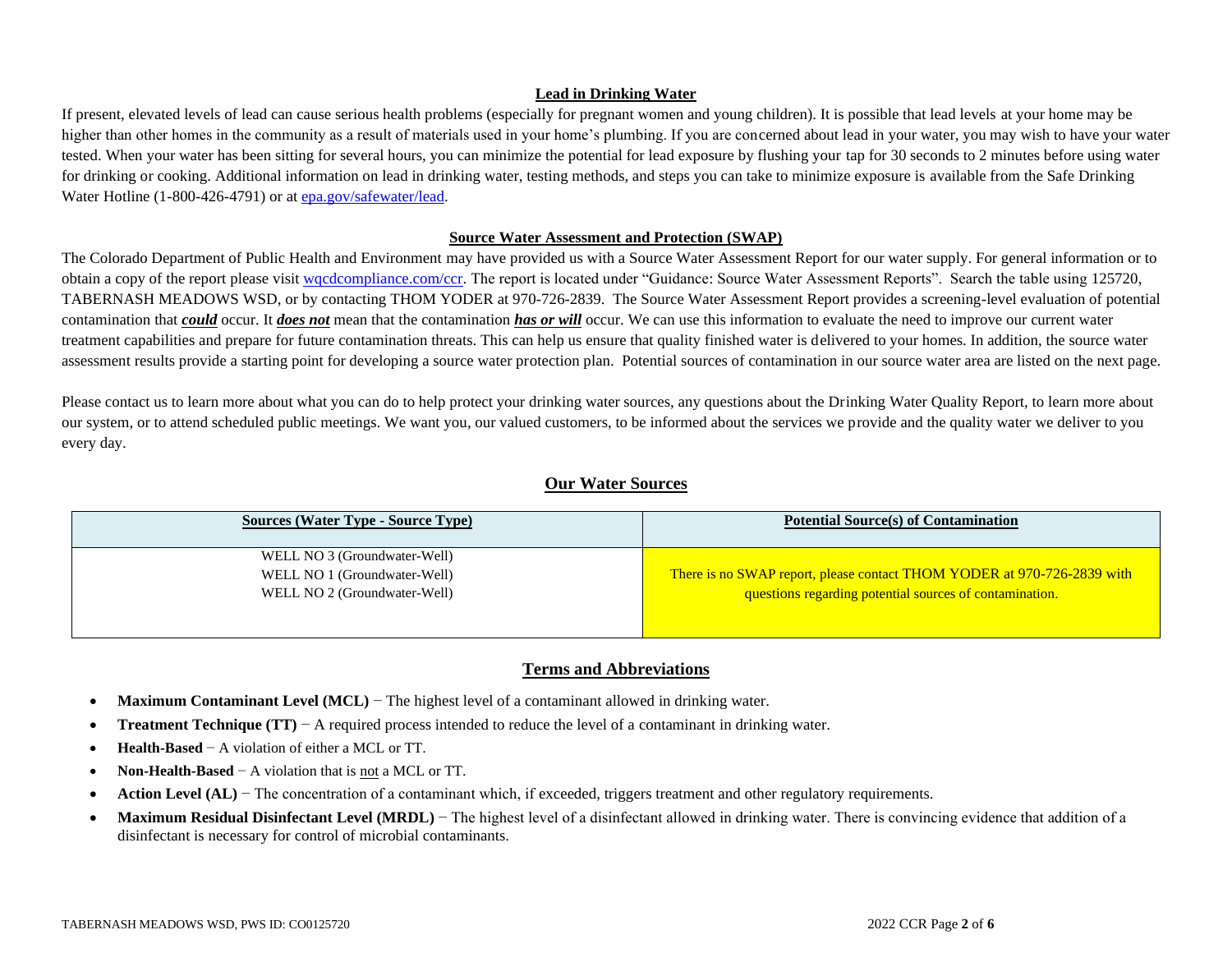- Maximum Contaminant Level Goal (MCLG) The level of a contaminant in drinking water below which there is no known or expected risk to health. MCLGs allow for a margin of safety.
- **Maximum Residual Disinfectant Level Goal (MRDLG)** The level of a drinking water disinfectant, below which there is no known or expected risk to health. MRDLGs do not reflect the benefits of the use of disinfectants to control microbial contaminants.
- **Violation (No Abbreviation)** − Failure to meet a Colorado Primary Drinking Water Regulation.
- **Formal Enforcement Action (No Abbreviation)** − Escalated action taken by the State (due to the risk to public health, or number or severity of violations) to bring a non-compliant water system back into compliance.
- **Variance and Exemptions (V/E)** − Department permission not to meet a MCL or treatment technique under certain conditions.
- **Gross Alpha (No Abbreviation)** − Gross alpha particle activity compliance value. It includes radium-226, but excludes radon 222, and uranium.
- **Picocuries per liter (pCi/L)** − Measure of the radioactivity in water.
- **Nephelometric Turbidity Unit (NTU)** − Measure of the clarity or cloudiness of water. Turbidity in excess of 5 NTU is just noticeable to the typical person.
- **Compliance Value (No Abbreviation)** Single or calculated value used to determine if regulatory contaminant level (e.g. MCL) is met. Examples of calculated values are the 90th Percentile, Running Annual Average (RAA) and Locational Running Annual Average (LRAA).
- **Average (x-bar)** − Typical value.
- **Range (R)** − Lowest value to the highest value.
- **Sample Size (n)** − Number or count of values (i.e. number of water samples collected).
- **• Parts per million = Milligrams per liter (ppm = mg/L)** One part per million corresponds to one minute in two years or a single penny in \$10,000.
- **Parts per billion = Micrograms per liter (ppb = ug/L)** One part per billion corresponds to one minute in 2,000 years, or a single penny in \$10,000,000.
- **Not Applicable (N/A)** Does not apply or not available.
- **Level 1 Assessment** A study of the water system to identify potential problems and determine (if possible) why total coliform bacteria have been found in our water system.
- Level 2 Assessment A very detailed study of the water system to identify potential problems and determine (if possible) why an E. coli MCL violation has occurred and/or why total coliform bacteria have been found in our water system on multiple occasions.

## **Detected Contaminants**

TABERNASH MEADOWS WSD routinely monitors for contaminants in your drinking water according to Federal and State laws. The following table(s) show all detections found in the period of January 1 to December 31, 2021 unless otherwise noted. The State of Colorado requires us to monitor for certain contaminants less than once per year because the concentrations of these contaminants are not expected to vary significantly from year to year, or the system is not considered vulnerable to this type of contamination. Therefore, some of our data, though representative, may be more than one year old. Violations and Formal Enforcement Actions, if any, are reported in the next section of this report.

Note: Only detected contaminants sampled within the last 5 years appear in this report. If no tables appear in this section then no contaminants were detected in the last round of monitoring.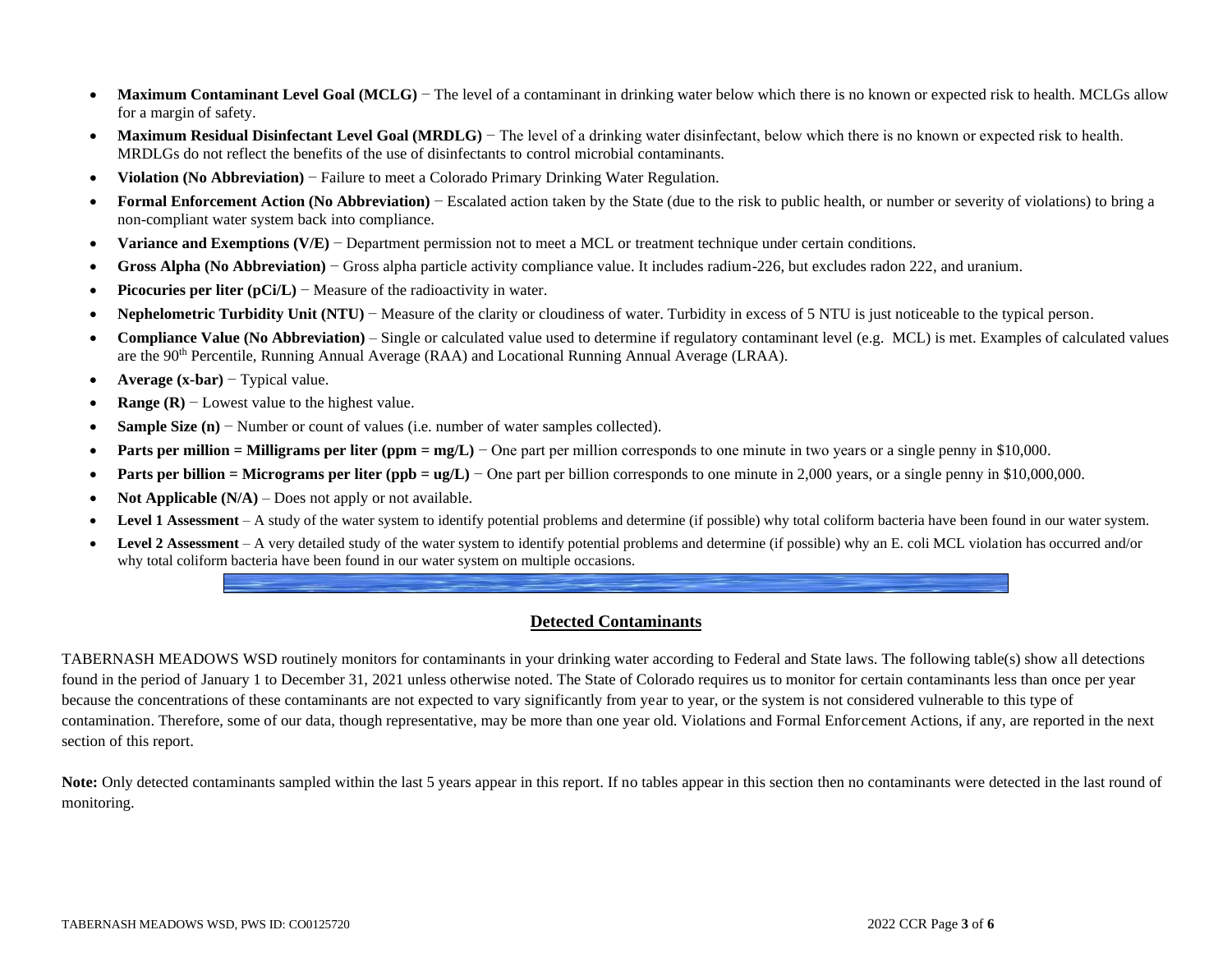| Disinfectants Sampled in the Distribution System<br>TT Requirement: At least 95% of samples per period (month or quarter) must be at least 0.2 ppm OR<br>If sample size is less than 40 no more than 1 sample is below 0.2 ppm<br><b>Typical Sources:</b> Water additive used to control microbes |                    |                                                                     |                                      |                    |                        |             |  |  |
|---------------------------------------------------------------------------------------------------------------------------------------------------------------------------------------------------------------------------------------------------------------------------------------------------|--------------------|---------------------------------------------------------------------|--------------------------------------|--------------------|------------------------|-------------|--|--|
| <b>Disinfectant</b><br><b>Name</b>                                                                                                                                                                                                                                                                | <b>Time Period</b> | <b>Results</b>                                                      | <b>Number of Samples Below Level</b> | <b>Sample Size</b> | TT<br><b>Violation</b> | <b>MRDL</b> |  |  |
| Chlorine                                                                                                                                                                                                                                                                                          | December, 2021     | Lowest period percentage of samples meeting<br>TT requirement: 100% |                                      |                    | N <sub>0</sub>         | $4.0$ ppm   |  |  |

| Lead and Copper Sampled in the Distribution System |                               |                             |                              |                           |                                      |                                                  |                                                        |                                                                            |  |  |
|----------------------------------------------------|-------------------------------|-----------------------------|------------------------------|---------------------------|--------------------------------------|--------------------------------------------------|--------------------------------------------------------|----------------------------------------------------------------------------|--|--|
| <b>Contaminant Name</b>                            | <b>Time Period</b>            | 90 <sup>th</sup> Percentile | <b>Sample</b><br><b>Size</b> | Unit of<br><b>Measure</b> | 90 <sup>th</sup><br>Percentile<br>AL | <b>Sample</b><br><b>Sites</b><br><b>Above AL</b> | 90 <sup>th</sup> Percentile<br>AL<br><b>Exceedance</b> | <b>Typical Sources</b>                                                     |  |  |
| Copper                                             | $06/25/2021$ to<br>07/09/2021 | 0.7                         | 5                            | ppm                       | 1.3                                  | $\theta$                                         | N <sub>o</sub>                                         | Corrosion of household<br>plumbing systems; Erosion of<br>natural deposits |  |  |
| Lead                                               | $06/25/2021$ to<br>07/09/2021 | 0.5                         | 5                            | ppb                       | 15                                   | $\Omega$                                         | N <sub>o</sub>                                         | Corrosion of household<br>plumbing systems; Erosion of<br>natural deposits |  |  |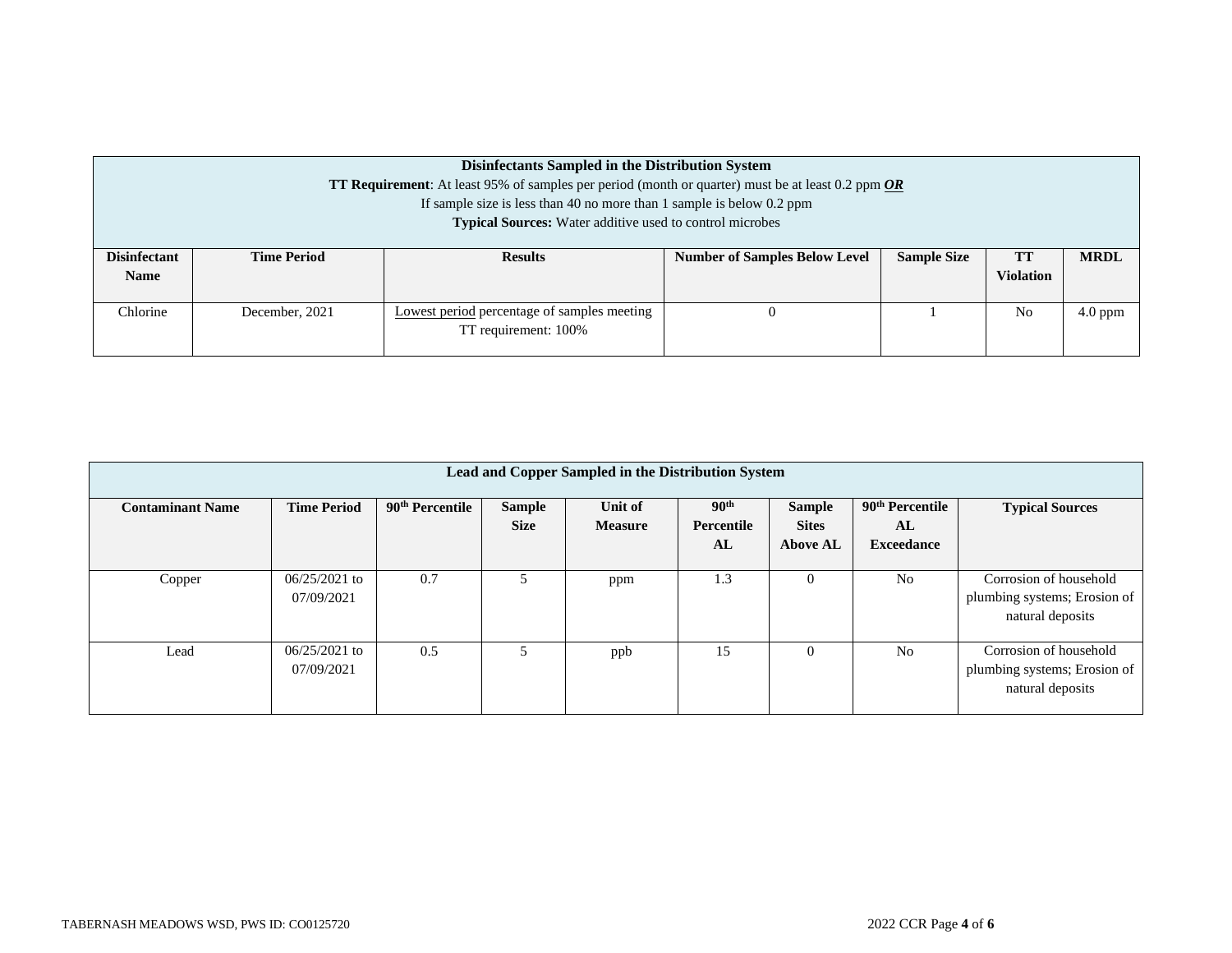| Disinfection Byproducts Sampled in the Distribution System |      |         |              |               |                |            |             |                      |                                             |  |
|------------------------------------------------------------|------|---------|--------------|---------------|----------------|------------|-------------|----------------------|---------------------------------------------|--|
| <b>Name</b>                                                | Year | Average | Range        | <b>Sample</b> | Unit of        | <b>MCL</b> | <b>MCLG</b> | <b>MCL Violation</b> | <b>Typical Sources</b>                      |  |
|                                                            |      |         | $Low - High$ | <b>Size</b>   | <b>Measure</b> |            |             |                      |                                             |  |
| <b>Total Haloacetic Acids</b><br>(HAA5)                    | 2020 | 7.6     | 7.6 to 7.6   |               | ppb            | 60         | N/A         | N <sub>0</sub>       | Byproduct of drinking water<br>disinfection |  |
| <b>Total Trihalomethanes</b><br>(TTHM)                     | 2020 | 30.5    | 30.5 to 30.5 |               | ppb            | 80         | N/A         | N <sub>0</sub>       | Byproduct of drinking water<br>disinfection |  |

| <b>Inorganic Contaminants Sampled at the Entry Point to the Distribution System</b> |      |         |                       |                              |                           |            |               |                                |                                                                                                                                 |  |
|-------------------------------------------------------------------------------------|------|---------|-----------------------|------------------------------|---------------------------|------------|---------------|--------------------------------|---------------------------------------------------------------------------------------------------------------------------------|--|
| <b>Contaminant Name</b>                                                             | Year | Average | Range<br>$Low - High$ | <b>Sample</b><br><b>Size</b> | Unit of<br><b>Measure</b> | <b>MCL</b> | <b>MCLG</b>   | <b>MCL</b><br><b>Violation</b> | <b>Typical Sources</b>                                                                                                          |  |
| Arsenic                                                                             | 2020 | 3       | $3$ to $3$            |                              | ppb                       | 10         | $\Omega$      | N <sub>0</sub>                 | Erosion of natural deposits; runoff from<br>orchards; runoff from glass and electronics<br>production wastes                    |  |
| Barium                                                                              | 2020 | 0.02    | $0.02$ to $0.02$      |                              | ppm                       | 2          | $\mathcal{L}$ | N <sub>0</sub>                 | Discharge of drilling wastes; discharge from<br>metal refineries; erosion of natural deposits                                   |  |
| Chromium                                                                            | 2020 | 2       | $2$ to $2$            |                              | ppb                       | 100        | 100           | N <sub>0</sub>                 | Discharge from steel and pulp mills; erosion of<br>natural deposits                                                             |  |
| Fluoride                                                                            | 2020 | 0.77    | $0.77$ to $0.77$      |                              | ppm                       | 4          |               | N <sub>0</sub>                 | Erosion of natural deposits; water additive which<br>promotes strong teeth; discharge from fertilizer<br>and aluminum factories |  |
| Nitrate                                                                             | 2021 | 1.7     | $1.7 \text{ to } 1.7$ |                              | ppm                       | 10         | 10            | N <sub>0</sub>                 | Runoff from fertilizer use; leaching from septic<br>tanks, sewage; erosion of natural deposits                                  |  |